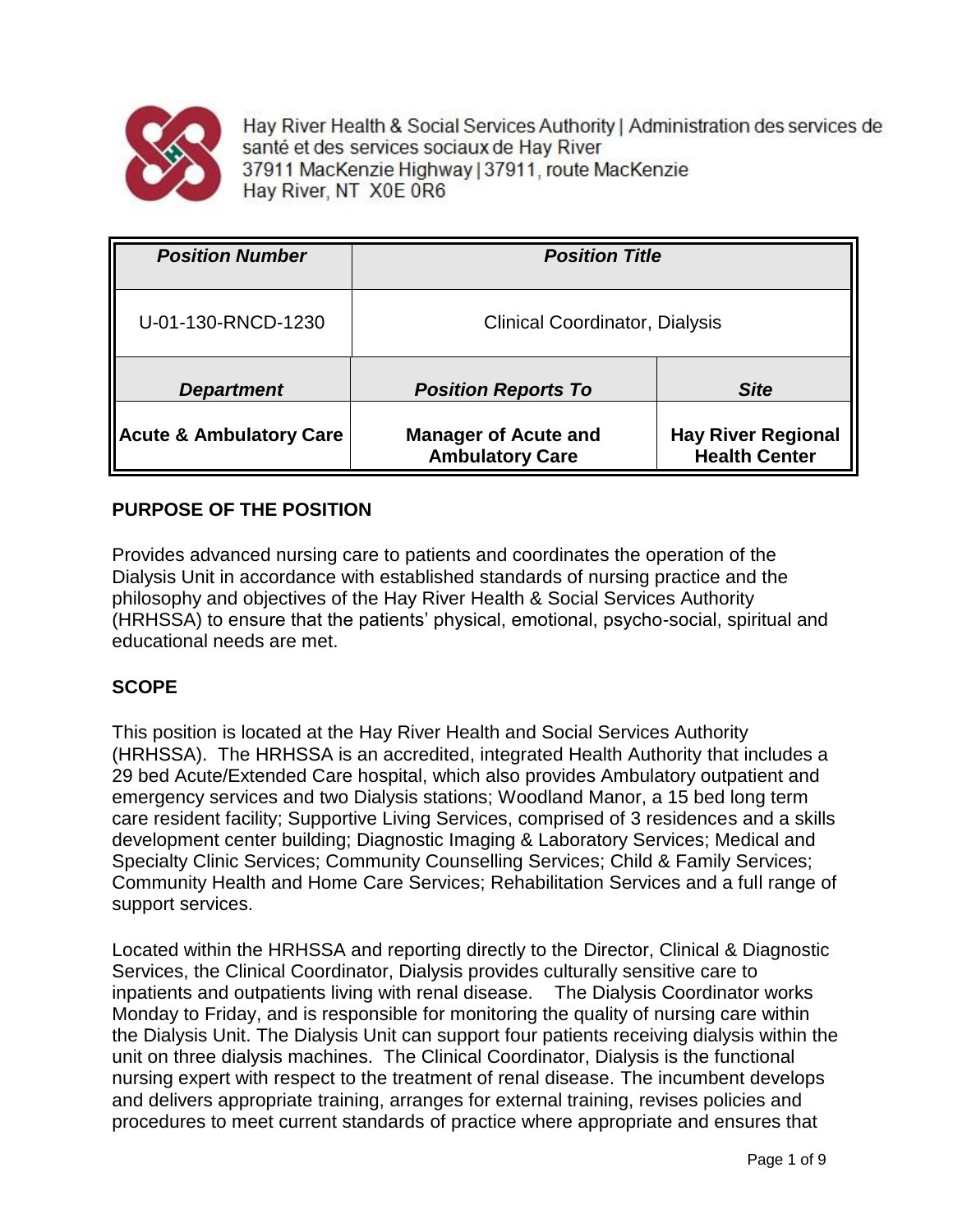the staffing levels meet the patient acuity needs.

The Clinical Coordinator, Dialysis is an RN who models and promotes excellence through the hands on delivery of nursing care to patients (when required) or by providing experienced advice and/or recommendations to RNs when faced with difficult or unusual situations. As an educator, researcher and consultant, in nursing care, the incumbent helps guide nurses from task orientation to more empowered analytical thinking and care giving approaches. These provisions have a direct impact on the quality of services delivered to clients and their families, and on the cost of the services provided.

A specialist/physician is not always readily available. When necessary the Clinical Coordinator, Dialysis will contact a Nephrologist, dialysis units in southern hospitals and/or transplant clinics to address out of the ordinary complications (may be done via telehealth technology). As a result, the Clinical Coordinator, Dialysis independently makes day-to-day decisions regarding individual nursing care plans based on standing orders. The Dialysis Coordinator may be responsible for multiple patients at any one time, using sound judgment to provide care through independent nursing interventions and delegated medical orders from the physician. When changes in the patient condition are detected (i.e. vital signs, abnormal lab results, pulmonary edema, etc) the Clinical Coordinator, Dialysis may adjust the treatment accordingly.

Dialysis patients must live within the Hay River area; therefore patients not living in Hay River must move here to receive the necessary, life saving care. The Clinical Coordinator, Dialysis acts as a patient advocate and facilitates communication between the patient, family and other health care professionals to help the process of relocation occur as smoothly as possible. Patients, family members and external caregivers (i.e. Community Health Nurses, physicians, etc.) of patients will often contact the Unit on a regular basis for advice or direction prior, during and/or after the dialysis treatment. This constant and continuing communication and support results in a holistic approach to planning, organizing, teaching, and relationship development that will best meet the long term needs of the patient.

In lieu of any dialysis patients, the Clinical Coordinator – Dialysis will be assigned duties including but not limited to Combined Care. This will be done at the discretion of the Director and within the parameters of the Collective Bargaining Unit.

## **RESPONSIBILITIES**

**1. Provides and leads the provision of direct nursing care to patients using a problem solving approach and in accordance with the standards, guidelines and scope of professional nursing practice to facilitate individualized nursing care to patients of the Dialysis Unit.**

## *Main Activities:*

 The Registered Nurse will assess, plan, implement, document and evaluate care to ensure a coordinated holistic approach which best meets the needs of the patient,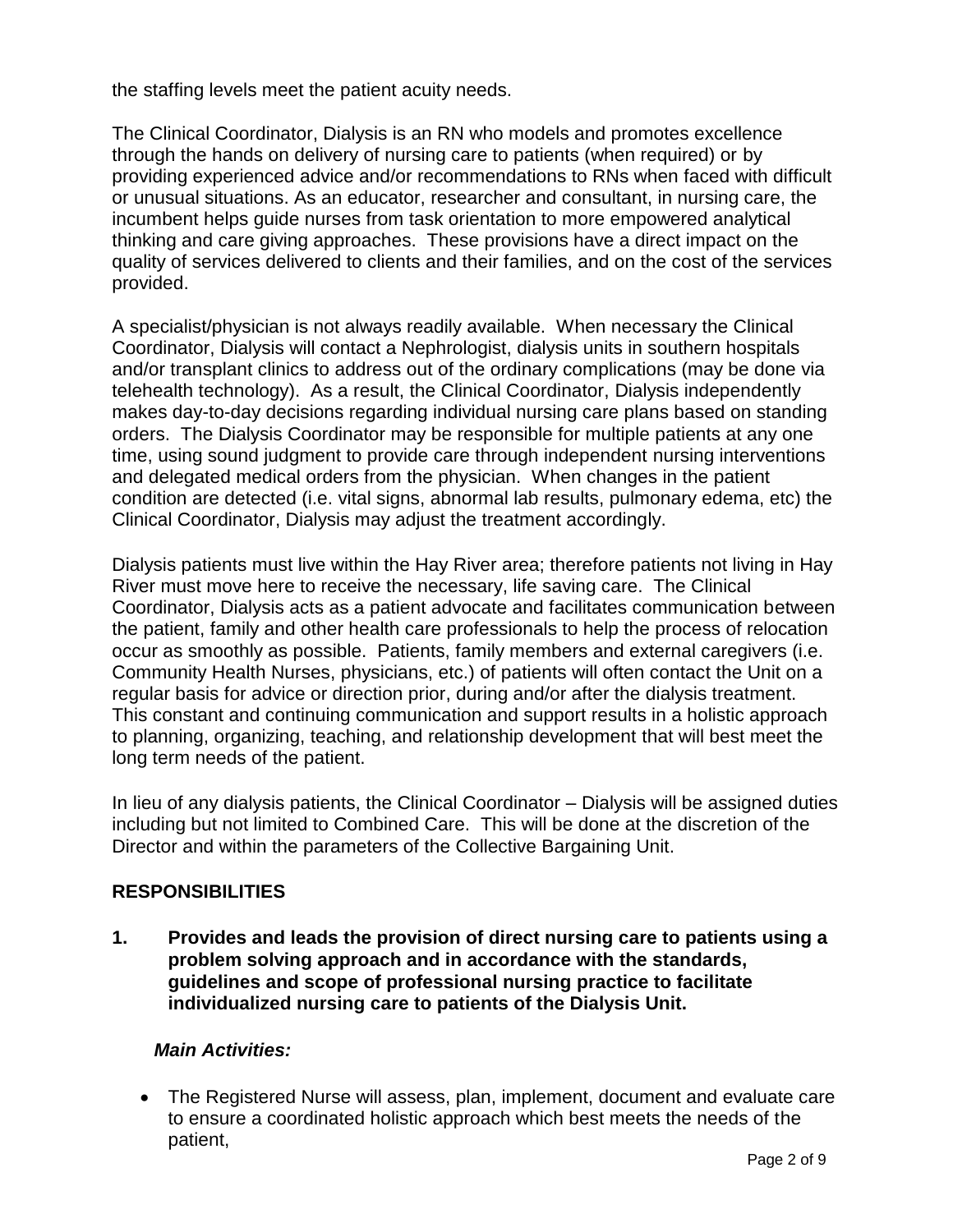- Ensure that dialysis equipment (i.e. dialysis machines, water purification system, etc) is working properly by testing, calibrating and troubleshooting before initiating care,
- Assist patients to achieve their optimum level of health in situations of normal health, illness, injury, or through the process of dying,
- Advocate the dignity and self-respect of patients,
- Promote the autonomy of patients and help them to express their health needs and values to obtain appropriate information and services,
- Safeguard the trust of patients that information learned in the context of a professional relationship is shared outside the health care team only with the patient's permission or as legally required,
- Apply and promote principles of equity and fairness to assist patients in receiving unbiased treatment and a share of health services and resources proportionate to their needs, and
- Act in a manner consistent with their professional code of ethics, responsibilities and standards of practice.

## **2. The Clinical Coordinator, Dialysis develops, coordinates and facilitates education/teaching based on the needs of the patient, potential patients and other health care providers.**

# *Main Activities:*

- Use a holistic approach to facilitate individual learning of patients and their families upon admission and transfer or discharge in relation to renal disease (i.e. self-care, health promotion, etc.),
- Promotes Human Organ Procurement and Exchange (HOPE) throughout the Northwest Territories,
- Assess the patient for physical and psychological needs, their knowledge of their health, disease process and learning needs,
- Research, develop, revise and evaluate on an ongoing basis, educational resources necessary to support patients, and
- Coordinate the admission and transfer or discharge of patients. This includes explaining and ensuring that the patient understands the admission or discharge plan (established by the Health Care Team for the patients care and treatment).
- Identify learning needs and training requirements of the RN's, develop, facilitate and/or arrange for the delivery of identified training,
- Coordinate services with outside agencies/centers/institutions to facilitate a clients' return to optimal health, and
- Coordinate/provide off-unit consultations, and
- Recommend revisions and implement policies and standards of nursing care within the Dialysis Unit.
- **3. The Clinical Coordinator, Dialysis is responsible for the actions of others that are directed toward determining and achieving patient care goals.**

## *Main Activities:*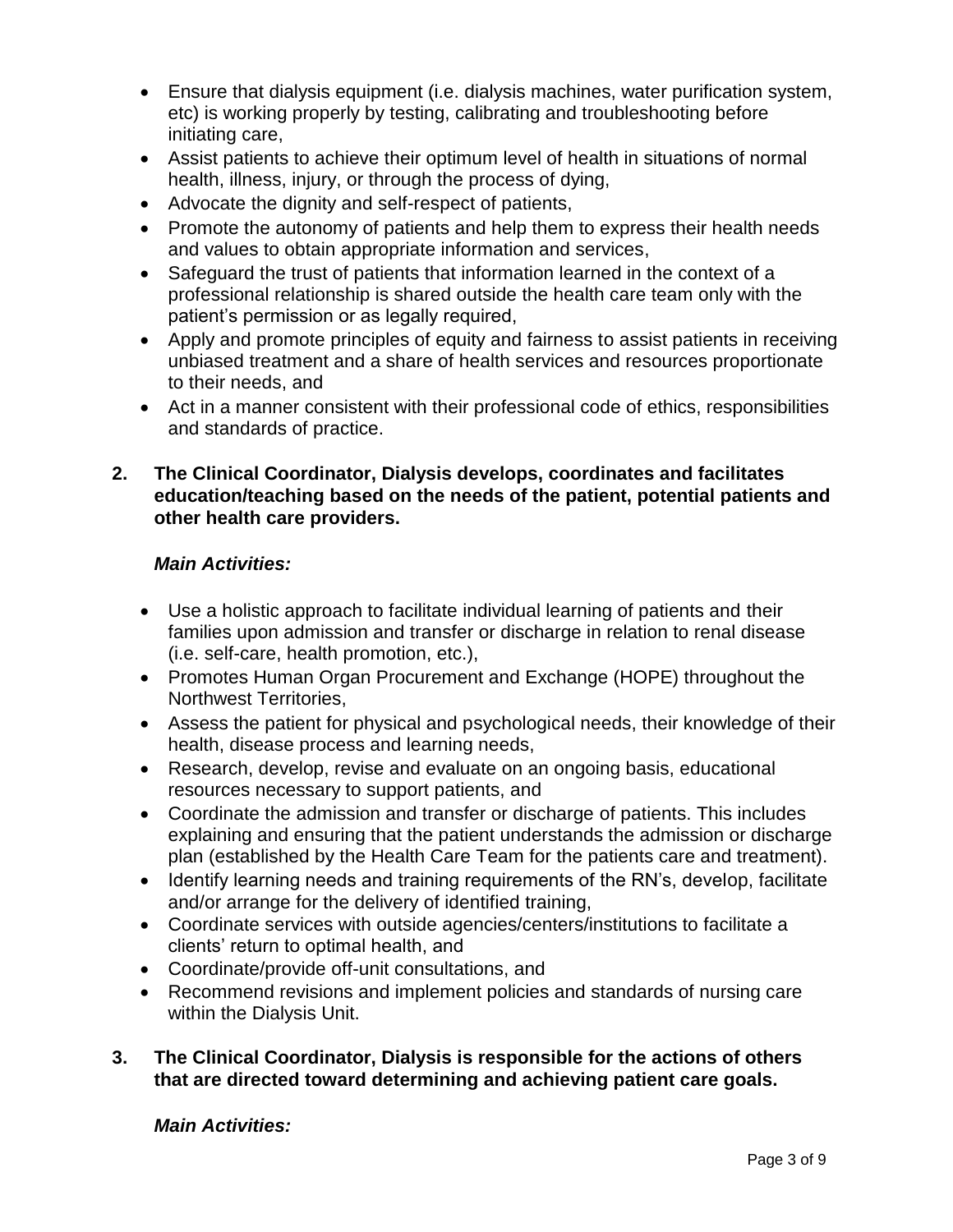- Makes decisions necessary to promote change and ultimate outcome of goal attainment,
- Communicate with nurses and other members of the health care team regarding the patient's health care to provide continuity of care and promote collaborative efforts directed toward quality patient care,
- Take a lead role in disaster responses within the Dialysis Unit,
- Manage and supervise the functions of others who provide direct care (including but not limited to assigning duties, performance management, training and development), and
- Ensure adequate staffing levels during all shifts (i.e. calling in appropriate relief staff).

## **4. Advocate practice environments that have the organizational and human support systems, and the resource allocations necessary for safe, competent and ethical nursing care with a focus on dialysis.**

# *Main Activities:*

- Develop, implement and deliver HRHSSA programs (i.e. hemodialysis, etc) to staff to ensure they have optimum skills to provide care to dialysis patients on other nursing units,
- Review and revise, if necessary, policies and standards of nursing care that relate to dialysis nursing,
- Provide coaching and leadership to peers, students and other members of the health care team to develop skill levels necessary to achieve the standard of care,
- Provide up-to-date data information on HRHSSA hemodialysis patients and/or kidney transplantation to the Canadian Organ Replacement Register (CORR) at the Canadian Institute of Health Information (CIHI).
- Collaborate with nursing colleagues and other members of the health team to advocate health care environments that are conducive to ethical practice and to the health and well-being of patients and others in the setting,
- Orientation of new employees to specific specialty programs, and
- Participates in committees, task forces, and research projects as related to the Dialysis Unit.

## **5. Assist the Director with the day-to-day administration and clerical functioning of the Dialysis Unit.**

# *Main Activities:*

- Monitor staffing patterns (all staff within the unit) of the Dialysis unit and organize the necessary human resources to meet staffing requirements (i.e. regular scheduling, calling in nurses to cover illnesses, etc.),
- Ensure that the stock of unit supplies is adequate and arrange for the ordering of supplies as required.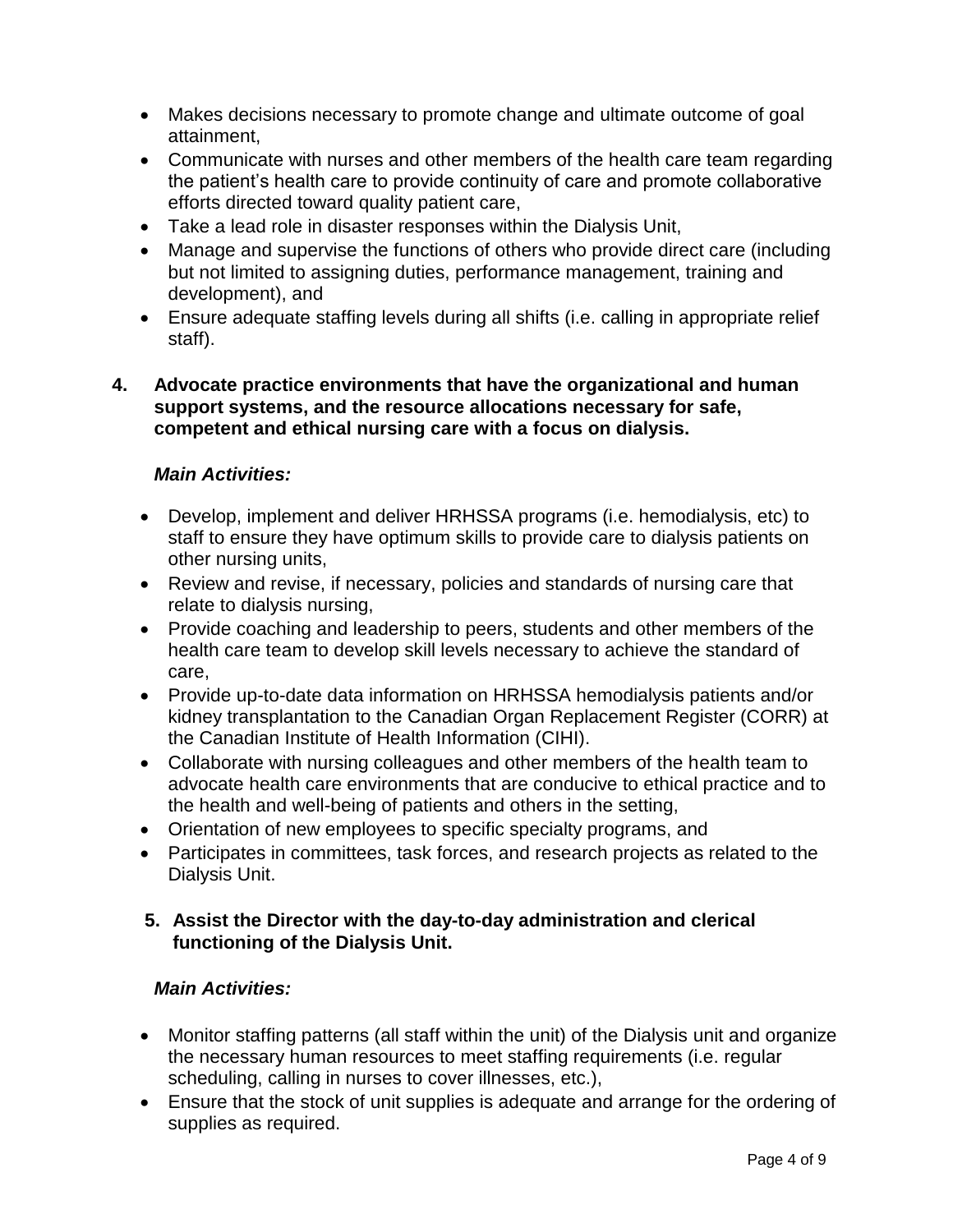• Collect and interpret unit statistics for management.

## **POSITION ROLE IN CLIENT & STAFF SAFETY:**

The HRHSSA is committed to creating a culture of safety throughout the organization. A culture of safety is necessary to provide optimal care to our clients, and a healthy workplace for staff. An organization with a culture of safety is characterized by several elements:

- Client-centered care:
- Healthy workplace;
- Open communication; and a
- Blame-free and accountable environment.

All staff throughout the organization shares the responsibility for client and staff safety by:

- Demonstrating a commitment to safety;
- Complying with safety policies, procedures and best practices;
- Identifying and reporting safety issues; and
- Participating in safety initiatives.

# **KNOWLEDGE, SKILLS AND ABILITIES**

Must have knowledge of and an ability to apply nursing processes (assessment, planning, implementation and evaluation) and current nursing practice to ensure that the patients' physical, emotional, psychosocial, spiritual and educational needs are met.

Must have expert knowledge in the area of nephrology (the study of diseases and disorders of the kidney) and must be capable of sharing this information to both patients and caregivers.

Must be able to provide education, training, advice and assessment using specialized equipment, medications, tools and techniques (including but not limited to the dialysis machines, water purification system, artificial kidneys, pumps, etc.)

Critical thinking skills when troubleshooting problems with accesses and understanding using TQA and critline.

Ability to educate patients and their families on appropriate self-care methods and techniques.

Knowledge of and ability to operate Telehealth equipment, computer programs such as Lab Value Program, (Triple G), e-mail, internet and word processing programs.

Knowledge of education principles related to adult learners in order to develop and deliver subject specific training and development.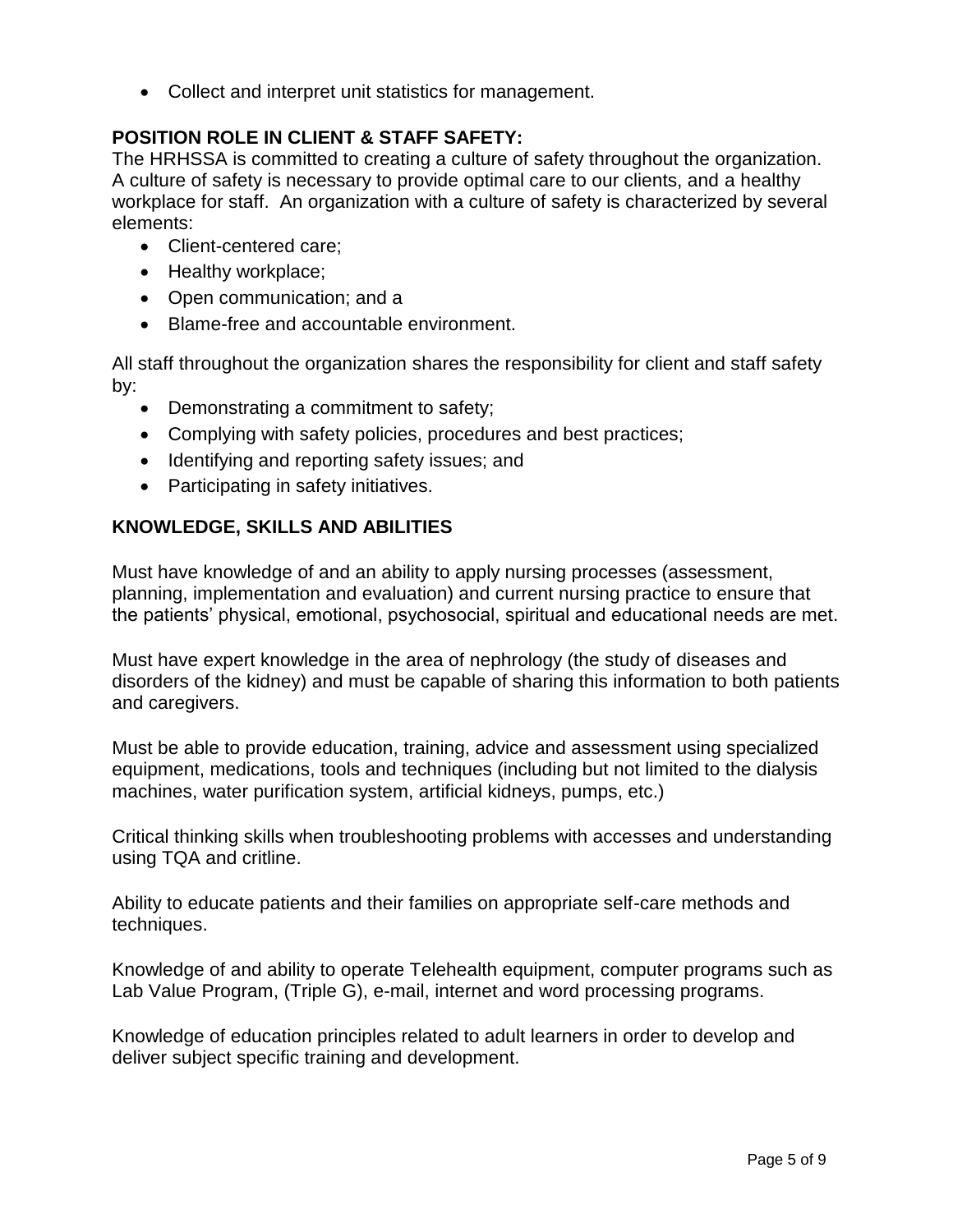Knowledge of advanced biological, physical and behavioral sciences in order to recognize, interpret and prioritize findings and determine and implement a plan of action based on accepted standards of practice.

Knowledge of and an ability to network resources within and outside the HRHSSA (i.e. Social Services, Public Health, etc.) in order to ensure support of patients and their families.

An ability to operate and/or use standard medical equipment (such as but not limited to – peripheral IV pumps and lines, EKG, stretchers, thermometers, sphygmomanometer, blood glucose monitors, sharps, etc).

This level of knowledge is commonly acquired through the successful completion of a Nursing Degree, three years recent nursing experience in a Hemodialysis unit, and Certification in Nephrology Nursing (Canadian Nurses Association) or working towards this certification, and one year experience in program development, training and delivery.

Must be registered with the NWTRNA

Must be able to acquire within a reasonable time frame and remain current with the following training or certification:

- **Emergency Drug Administration,**
- EKG
- Act testing
- TQA monitoring
- Crit line monitoring
- Immunizations,
- IV Therapy,
- Care and maintenance of CVC
- Certification in basic CPR.

Desirable certifications include:

- ACLS
- Nephrology (CNA Certification)

#### **WORKING CONDITIONS**

#### **Physical Demands**

The Clinical Coordinator will be providing some direct patient care where they will be required to lift and support patients or stand in awkward positions while performing patient assessment. The majority of the incumbent's time will be spent standing for long periods of time providing direct care or assisting in the mentorship of RNs.

Between 30% - 50% the incumbent will be required to bend stand and lift jugs in an awkward position while performing patient assessment or care, needling and stringing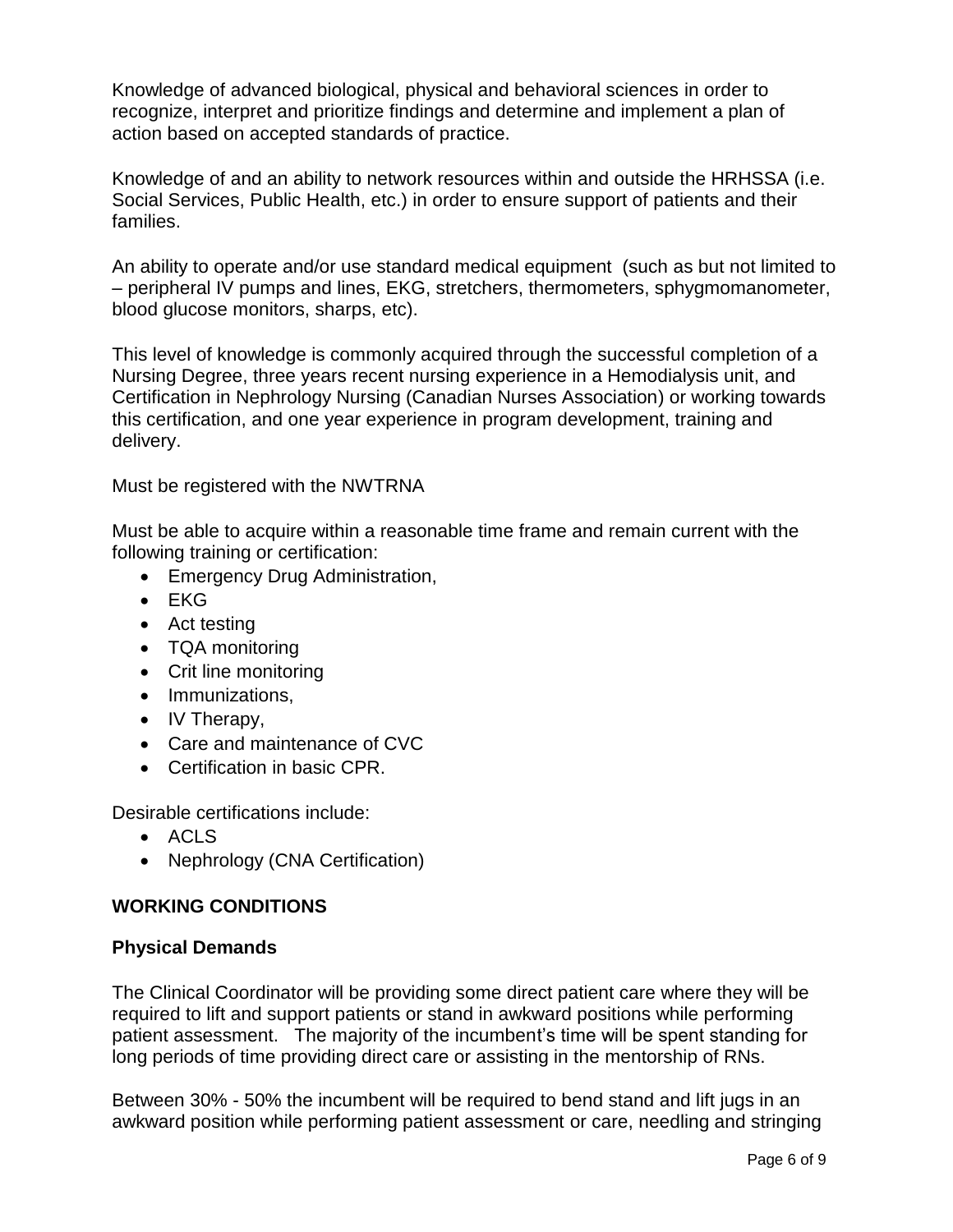of machines. Physical space also contributes to this. There is repetitive twisting of wrists and frequent bending for various functions of the dialysis machine and during routine patient care, (i.e.: assisting with leg cramps). The reclining dialysis chair is at a low fixed height, therefore unable to maintain proper body mechanics while manipulating accesses, CVC lines, etc. In addition, as a result of the fast paced nature of the dialysis unit, the Clinical Coordinator, Dialysis will spend significant amounts of time rushing from patient to patient, which may cause substantial levels of fatigue and distress.

The Clinical Coordinator, Dialysis is expected to do some clerical duties that are usually assumed by the Unit Clerk as well perform service aide duties.

As treatments require the constant observation and attention the Clinical Coordinator, Dialysis is routinely unable to eat meals or access washroom facilities at regular intervals.

## **Environmental Conditions**

During their shift (50% - 75% of time) an incumbent will have significant levels of exposure to communicable diseases, blood, and body fluid, hazardous materials (sharps, toxic cleaning and sterilizing solutions) that can result in potential health risks to the incumbent.

The Clinical Coordinator, Dialysis is exposed to toxic and unpleasant fumes that can result in potential severe health risks.

## **Sensory Demands**

Patients within the dialysis unit are connected to a dialysis machine for renal replacement to sustain life. The incumbent must constantly use the combined senses of sight, touch, hearing, and smell (100% of the time) to monitor patient status that may cause significant levels of stress on the senses.

The dialysis area is in tight quarters and will often be quite noisy form the constant hum from the RO water treatment and dialysis machine. There are frequent alarms that require immediate attention. The incumbent must be able to recognize and address the different warning and monitoring indicators to ensure appropriate and timely patient care.

When a patient completes the treatment, the Clinical Coordinator, dialysis must assess them, then clean and disinfect the machine and chair, redress the chair and string the dialysis machine in a very quick paced and organized fashion to ensure the next run is commenced in a timely manner.

The incumbent will be required to use the combined senses of touch, sight, smell and hearing during on-going assessment and continuous observation of patients within the Dialysis Unit.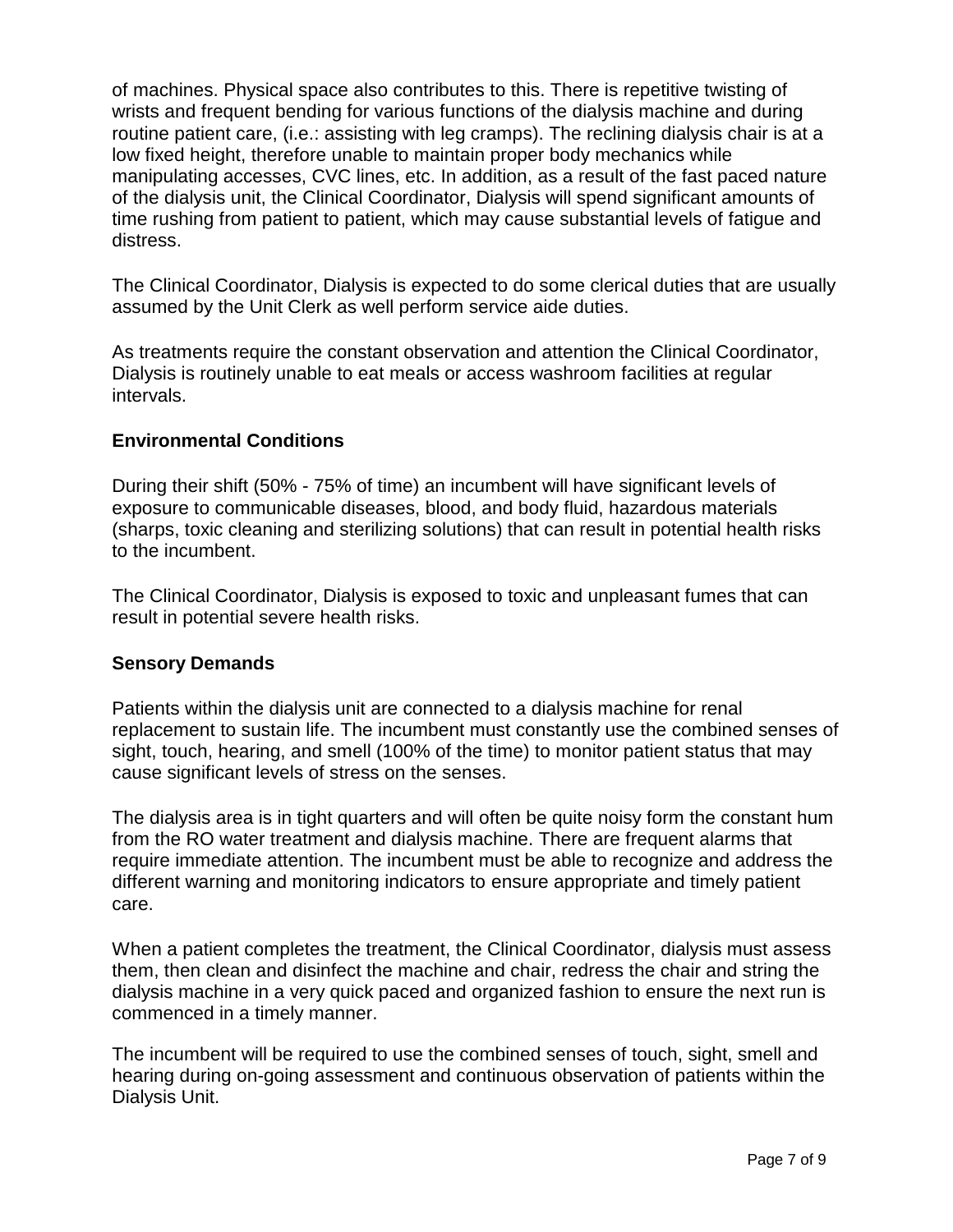## **Mental Demands**

The incumbents may be exposed to death/dying and other emotionally disturbing experiences (100% of the time). The Clinical Coordinator, Dialysis is expected to remain calm, controlled and professional, regardless of the situation, and demonstrate care and compassion to the client, family and other members of the health care team.

Often, the Clinical Coordinator, dialysis deal with grief and disappointment as patients wait for a transplant/ or received one that was rejected and subsequently back on Hemodialysis. There are times the incumbent will have to deal with preparing a patient that chooses to halt their dialysis or patients may choose to not start treatment at all, resulting in death. Often, patients look for guidance from the dialysis nurse on social, financial, depression and hopelessness issues as well as filling in forms from transplant sectors.

In addition, within the health care setting there can significant lack of control over the work pace, with frequent interruptions that may lead to mental fatigue or stress.

There is uncertainty in knowing what to expect while at work. There is legitimate concern about being responsible for the lives of patients and their families, risk of assault and unknown and predictable situations.